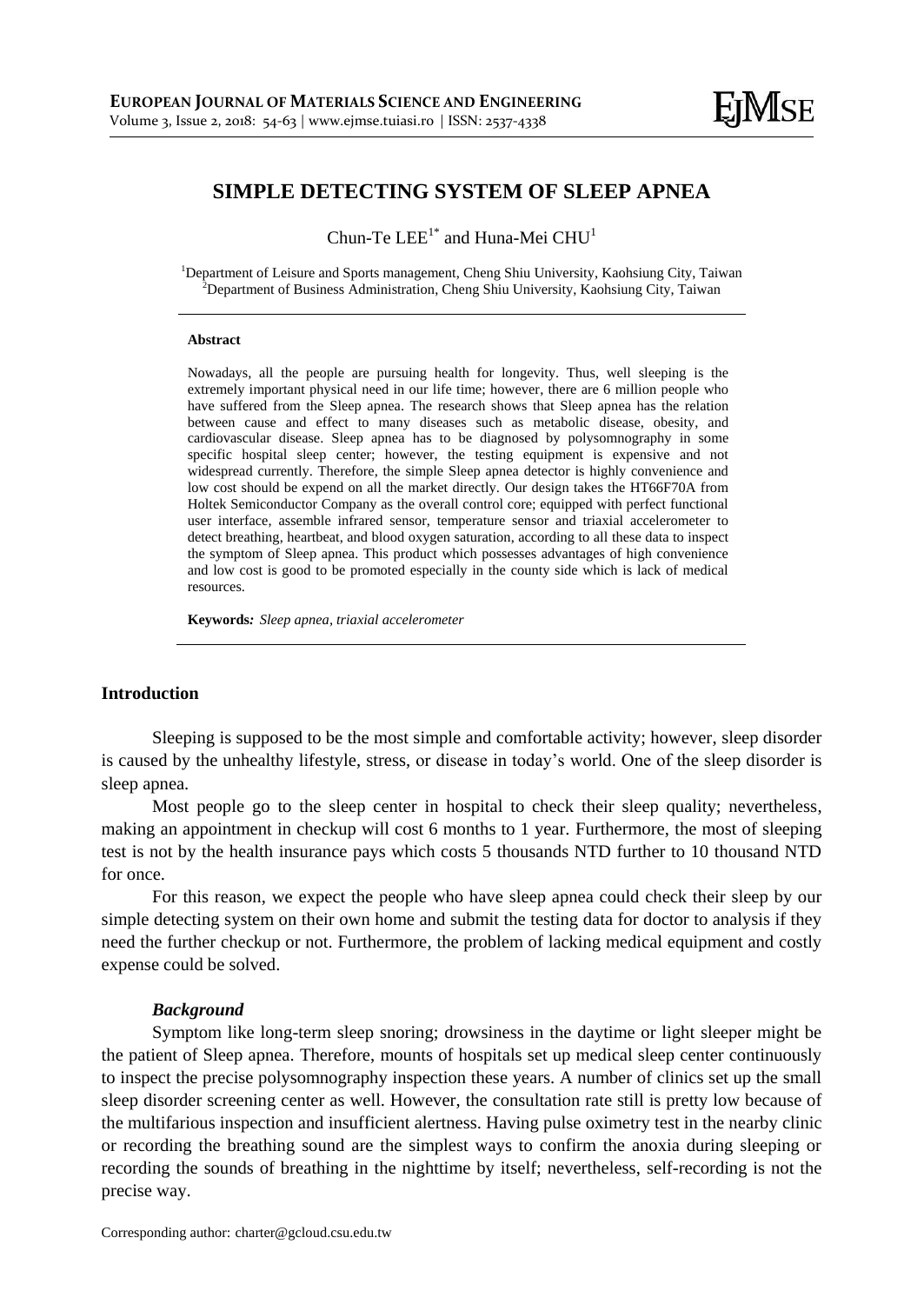The following are two common inspection methods:

I. Sleep center in hospitals

The polysomnography includes air flow, EEG, EOG, ECG, EMG, respiratory effort, blood pressure, blood oxygen saturation, heart rate and sleep gesture. Patients have to schedule the time with sleep center and sleep for one night at the sleep center. Sticking monitoring patch on the body to detect the data of brain waves, eye movement, heartbeat, and myoelectricity; wearing hemoximeter on fingers, respiration sensor on nose, ears and chest, sphygmomanometer on arms. The following is the test data graph (Fig. 1).



**Fig. 1.** Test data graph

Sleep medical team is formed from the doctors of *pulmonary medicine, ENT dept., psychiatry, and neurology. according to the data of inspection, different medical treatment would be given to different patient.*

However, sleep center is possessed of comfortable and individual space for inspection. Complex testing instrument and paramedic might cause the physical and psychological discomfort. Moreover, costly expenses and long queuing time are also difficulties for patients.

II. Oximeter

The normal oxygen content is 98% to 99%. However, for the man who has a moderate or severe Sleep apnea sufferer might reduce to 86% or even lower. Long-term (for long periods times of) substandard blood oxygen content (lower than 80%) should be treated right away to avoid sequelae. Oximeter displays the present data of blood oxygen content and heart rate. Wearing the oximeter could record the variation of oxyhemoglobin saturation overnight.

After interpreting the data through computer by doctor, the level of anoxia would be identified. It is appropriate for initial checkup. Further, the diagnostic data would be more accurate because of patients could get more relax situation while sleep. The price of an oximeter is around 5- 6 thousand dollars and is easier to buy it online or in the medical supplies shop. The following is the sleep test comparison table between having a check in hospital and at home. (Table 1)

|              | Hospital                              | Home                 |
|--------------|---------------------------------------|----------------------|
| Advantage    | Professional and complete checkup and | Easy, convenient.    |
|              | follow up                             | No hospitalization   |
| Disadvantage | Long queuing schedule                 | Initial checkup only |

**Table 1.** Comparison of detection mode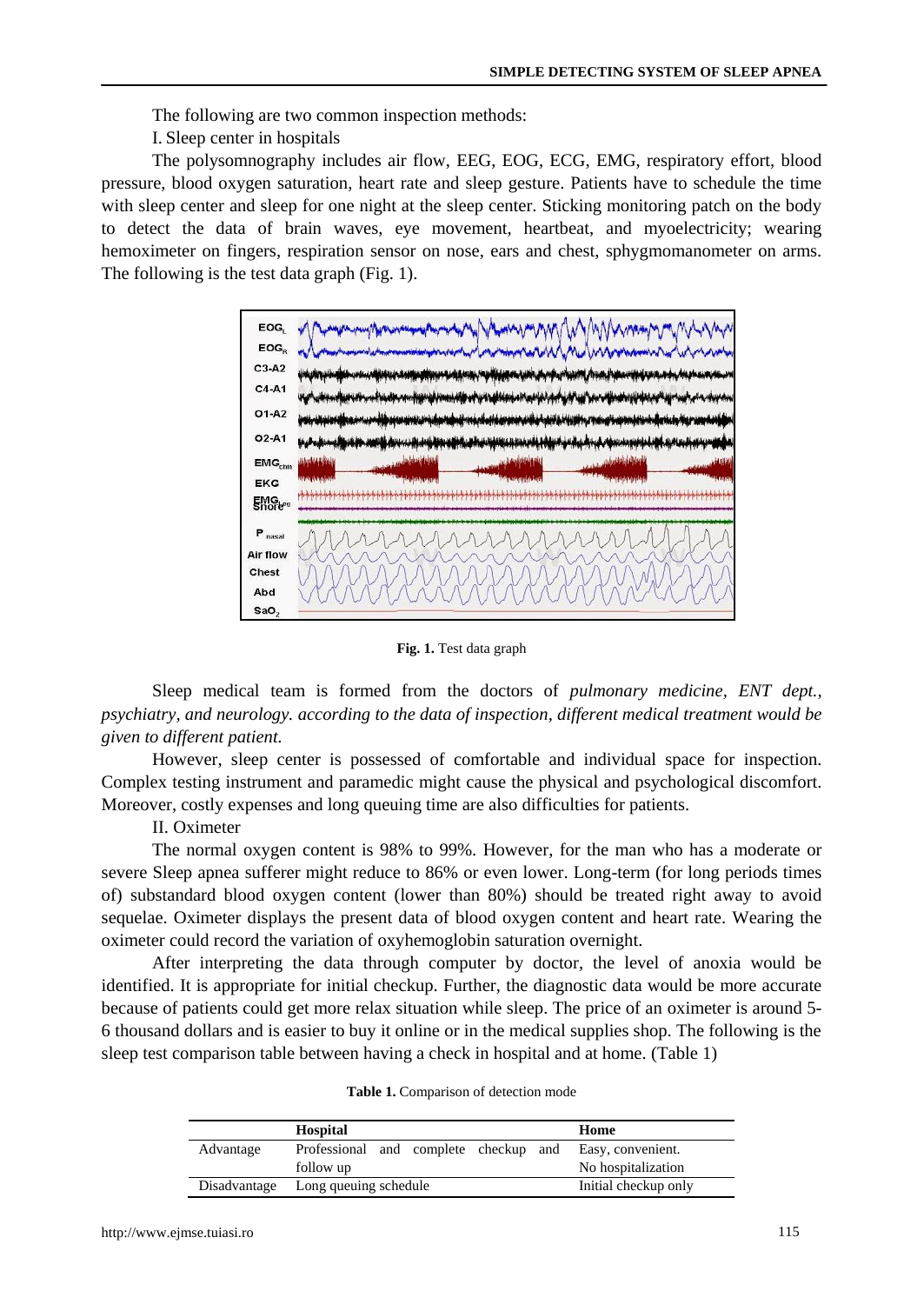# *Product description*

# *Characteristic*

This product takes the HT66F70A microcontroller as the overall control core with advantages in high convenience and low cost. It emphasizes that is easier in use for every users. Users could wear the simple type of detectors include IR sensor, LM35DZ temperature sensor and triaxial accelerometer to record breathing, heartbeat, blood oxygen saturation, body temperature and chest variation. Alarm of the device will go off to wake the user up when apnea occurs. Additionally, the chest variation data could be the basis of determination of neurological apnea.



**Fig. 2.** Inspection flowchart

This product possesses five modules:

1. Screen module:

This product has easy operation and function with human-computer interaction in LCD panel which displays each in formation like breathing, heartbeat, blood oxygen content, or body temperature (Fig. 2).

2. Alarm module

This alarm is composed of core chip and buzzer. The critical value is basic of medical reference data, compare to the detecting data of blood oxygen content and heartbeat. The core chip will activate buzzer when detecting exceed Critical Value data (Fig. 3).

3. Infrared rays module

Through the infrared rays could sensor the heartbeat while the blood oxygen saturation will be converted because different blood oxygen content will be absorbed by different infrared rays' band (Fig. 4).

4. Temperature sensing module

A sensor which place on arm to detect body temperature and transmit the data back to screen of device (Fig. 5).

5. Triaxial accelerometer module

A sensor which place on chest to detect chest variation to determine the breath condition and sense the sleeping turns. These data could be the referral for sleep quality.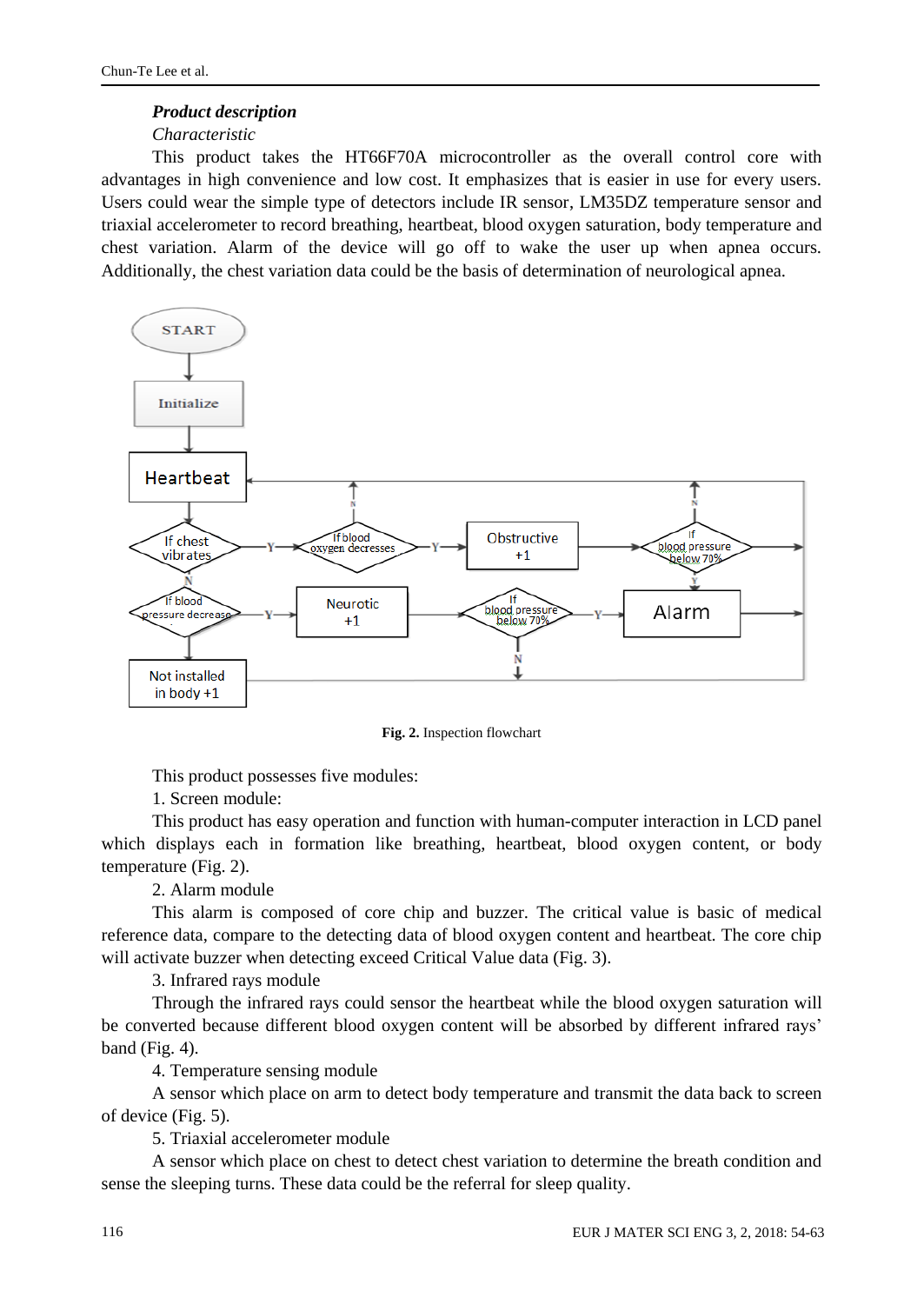



**Fig. 3.** (a) LCD panel screen, (b) Buzzer alarm



**Fig. 4.** Infrared ray module



**Fig. 5.** Temperature sensing component

# *Difference*

The following is the comparison table between the commercial oximeter and our product.

|  |  |  | Table 2. Comparison of home-style devices |  |
|--|--|--|-------------------------------------------|--|
|  |  |  |                                           |  |

|              | Oximeter            | Detecting device                            |
|--------------|---------------------|---------------------------------------------|
| Advantage    | easy and convenient | Easy, convenient, and portable / with alarm |
| Disadvantage | Costly expense      | Incomplete checkup (compare to hospital)    |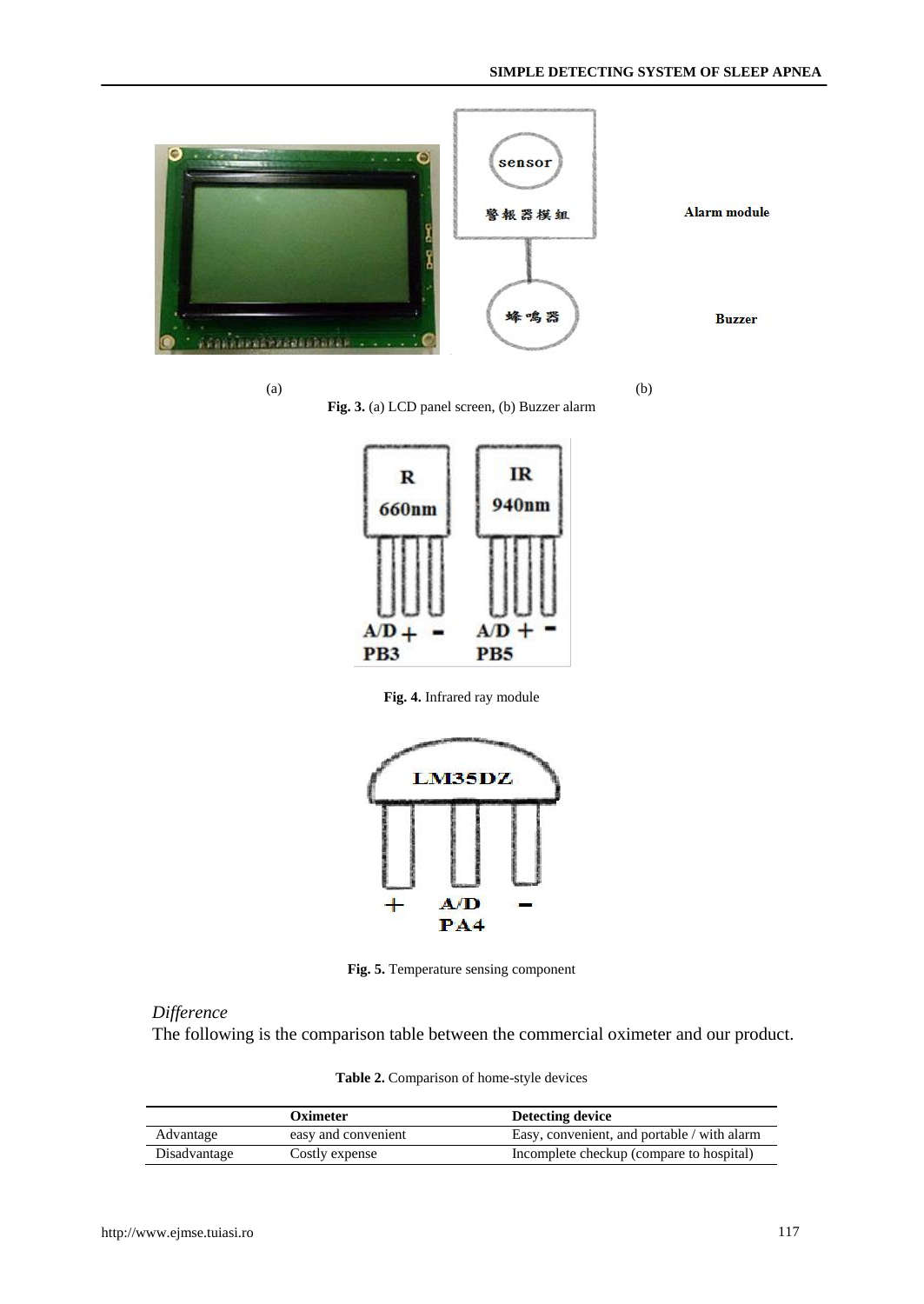#### *Cloud personal health management system*

This product links to self-configuration cloud database management system which records mass data for different users with online platform for users self to read and medical terms. Furthermore, this product could linking to the system to informing emergency unit if the user doesn't respond to the emergency alarm (Fig. 6).



**Fig. 6.** System framework diagram

#### *Business model analysis*

The following is our strategies of business mode.

I. Short-term business strategy

Our short-term strategy is cooperating with large-scaled hospital. Patients who make schedule with sleep center could rent this product and detect by themselves at home. After all the data has been recorded, it could simply classify patients in different triage. Further to use the medical resources concentrated on severe patients. Cooperating with large-scaled hospital could assist the medical resource supply and demand balance. Moreover, the product could be promoted by interaction between doctors and patients.

II. Medium-term business strategy

Our medium-term strategy is cooperating with dealers who promo this product to community clinics and advance the marketing density. Propagating this product a home-style medical detecting equipment and promote its function and demand to families.

III. Long term business strategy

Positioning this product as home-style medical detecting equipment like sphygmomanometer or blood glucose meters and cooperate with pharmacy to sell.

All the users could get a cloud account after purchasing this product. The detecting data will be uploaded to cloud recording system for users to read anytime. The data could also be downloaded as reference for doctor.

#### *Feasibility assessment*

Analysis of business mode and customers

Analysis of target customers

a. Large-scale hospitals: Promoting this product to every large-scale hospital further to let doctors could acquire basic sleep data record and expedite the diagnosis process.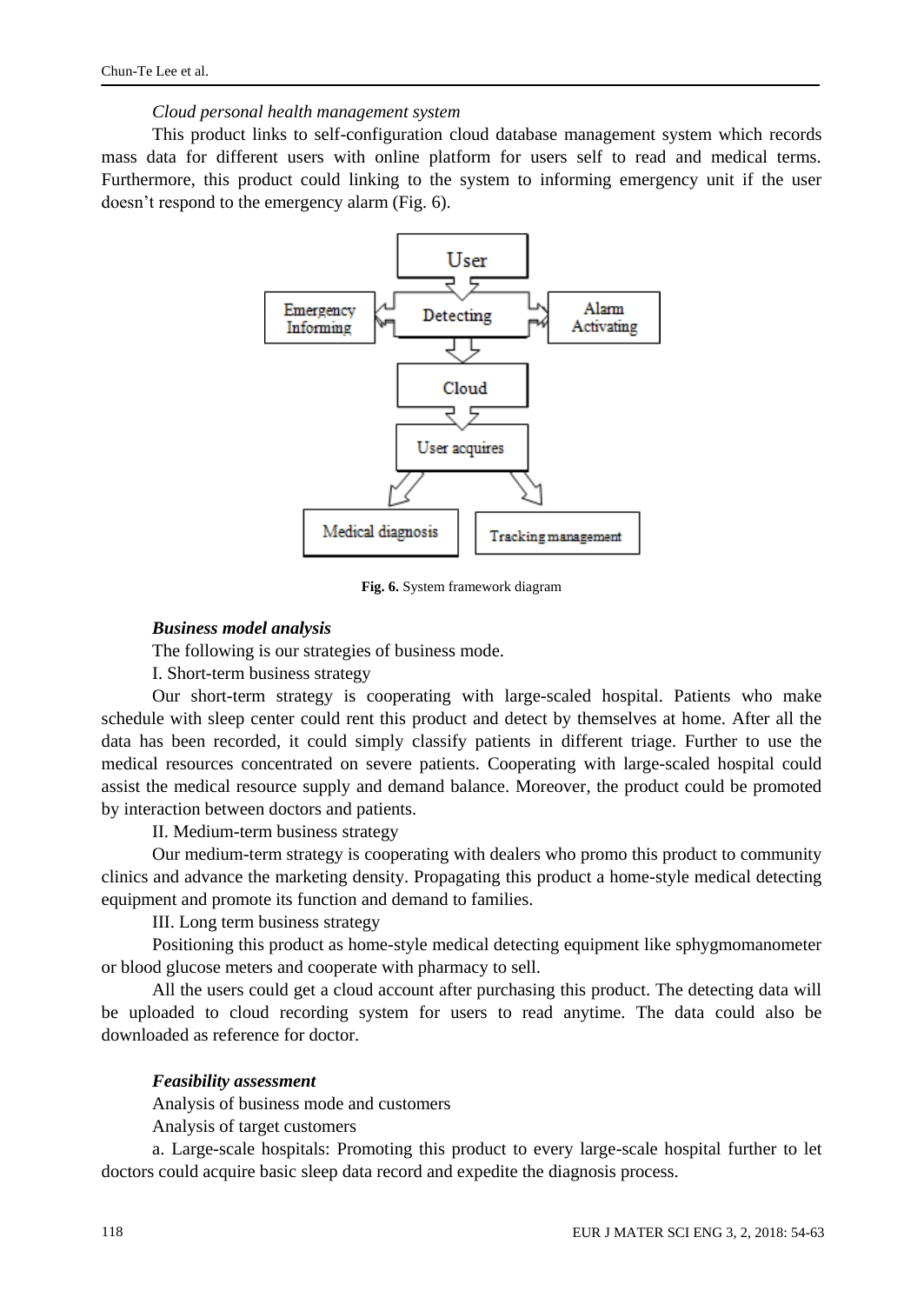b. Medical clinics: Depending on the demand of each clinic which could purchase or rent the devices. The lacking of equipment problem could be improved.

c. Family users: The people who care about sleep quality and further to follow up their breathing state in sleeping.

Marketing

a. Personnel sale: Face to face sale.

b. Medical appliance dealers: Expanding distributorship and marketing channels.

c. Electronic commerce: Building a website for product features description. Attracting potential customers for further inquiring and purchasing.

d. Hospitals and clinics: Cooperating with medical institutions. Placing the products in the public spaces for rent.

I. Porter five forces analysis

1. Bargaining power of suppliers: low

Our device of each components already have current market price. Furthermore, there are many domestic and foreign Original Equipment Manufacturers to choose, so that we could easily to compare the prices.

2. Bargaining power of buyers: low

There are not much alike products in the market yet now thus there is nothing people could compare with.

3. Threat of new entrants: medium

Medical equipment is keeping innovating with the ever-changing technology. People become more and more serious in sleeping health, new relative products are launched continuously is expected.

4. Threat of substitutes: low

Nowadays, the devices in each hospital sleep center are expensive and restricted to amount of beds. Therefore, the treat of substitutes is low.



**Fig. 7.** Porter five forces analysis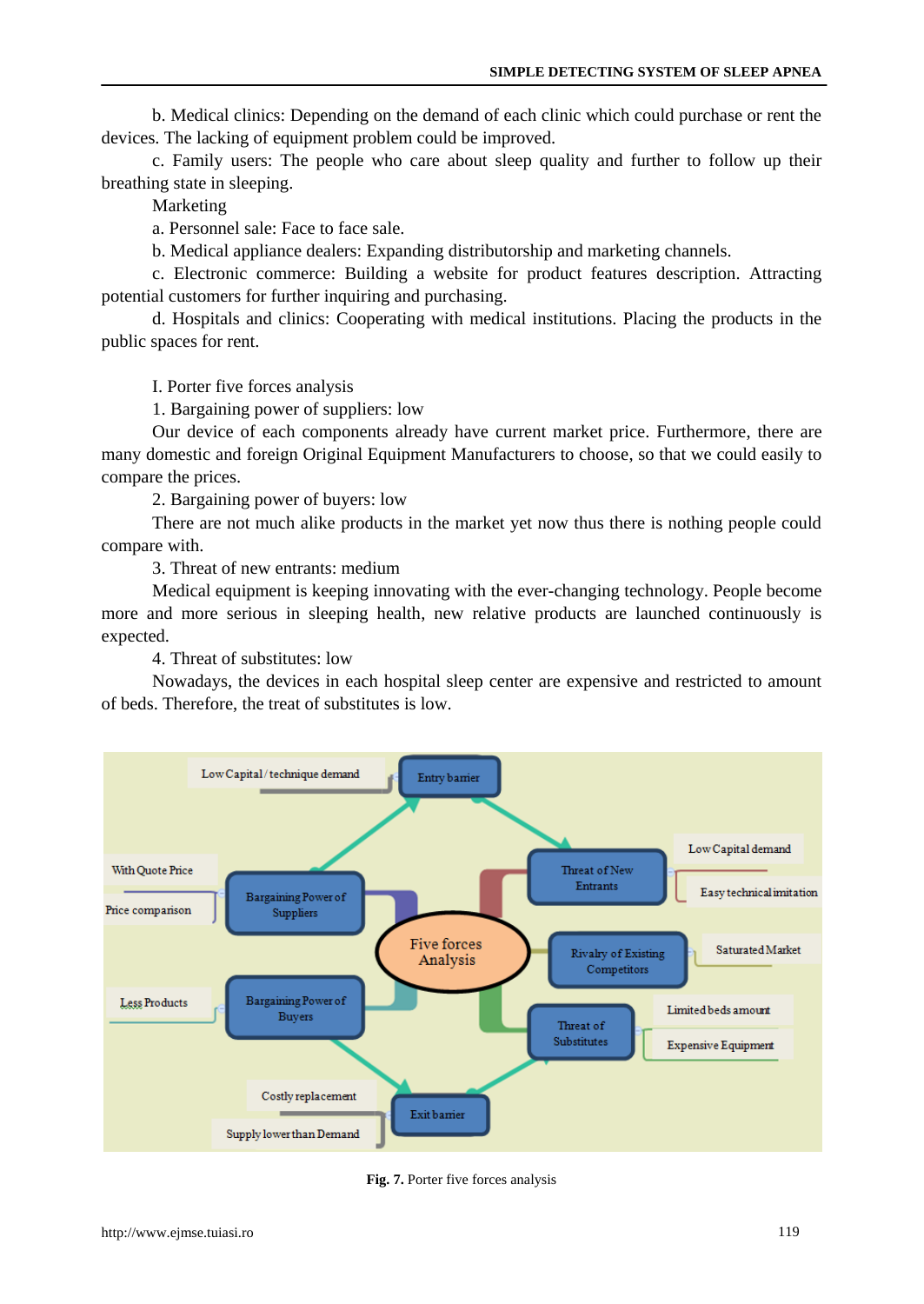### III. SWOT analysis and adaptive strategies

1. Analysis

1.1. Strengths

a. Low cost.

b. Portable.

c. Shortening the waiting time of scheduling in hospital.

d. Data collating and analysis in Cloud.

e. Domiciliary care.

f. Bellwether (Market leader) of new product

1.2 Opportunities

a. People are paying more and more attention on related issues.

b. Demand increasing because of the increasing civilization diseases.

c. Department of health is promoting the Cloud medical health project.

1.3. Weaknesses

a. Low reputation / High promoting expense

b. New product / Small scale

1.4. Threats

a. Low entry barrier

2. Adaptive strategies

2.1. SO development strategy

This product possesses advantages of low cost and domiciliary care, reducing the detection cost, improving the lack of equipment supply. In addition, the design of Cloud database not only conforms to government's project but also conforms for future trend of Cloud health management.

2.2. ST maintenance strategy

Therefore, as a market leader of new product, there are not much competitors. Educating customers to become accustomed of our product or further new products. Not only cultivating the loyalty of customers but also raising the cost of reneging.

2.3. OW strengthening strategy

Although the reputation is low, the willingness of using is high because thevaluing issue, less supply, and low product price.

2.4. WT challenging strategy

We could decrease the difficulty of selling by deepening engagement with medical organizations and equipment suppliers.

IV. Marketing mix analysis

1. Sales strategy

The Sales strategy is focused on cooperating with medical institutes. The medical institutes bought the products to rent or sell for potential buyers. We also cooperate with medical appliances suppliers; collocate with promotion project such as trade exhibitions, TV advertisements and programs, and related forums to avoid the earlier stage risks of labor cost and lack of experience.

2. Promotion strategy

Considering that the low acceptability in the earlier stage and increasing the exposure rate of product, we will have the promotion sale from the very first year. We will design the renting promotion package for medical institutes to enhance the cooperating willingness of medical institutes. The Cloud database is our key point of our business; the customer could get the Cloud user key as the member account after purchase our product. The member who binds his/hers personal information to account could acquire the latest information and product upgrade services.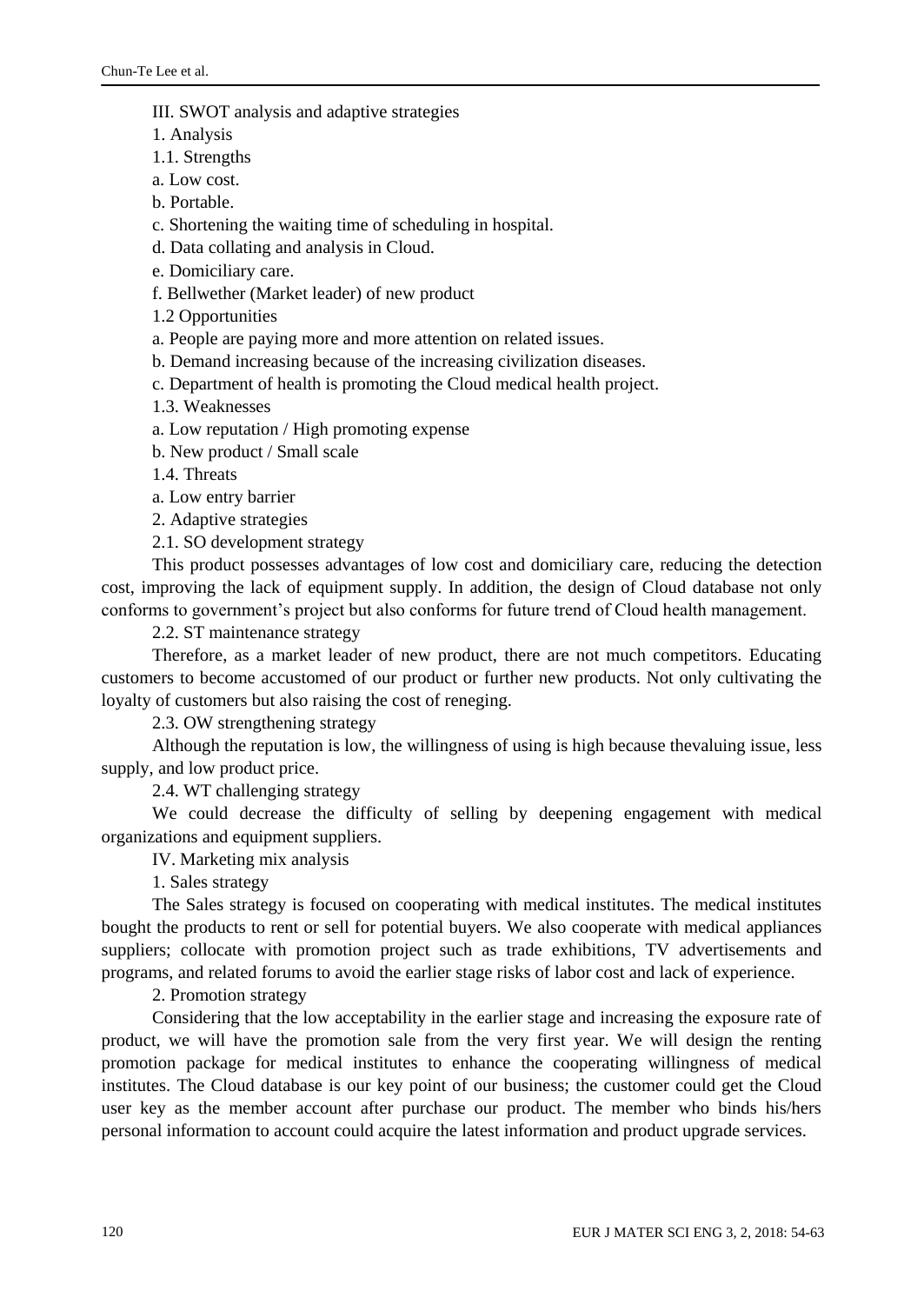

**Fig. 8.** SWOT analysis



**Fig. 9.** Sales strategy

## *Economic benefits and risk management*

I. Economic benefits

1. Direct economic benefits

1.1 Our product named Simple detecting system of Sleep apnea is running a procedure of applying the patent. Cooperating with medical institutes to rent or have a sale; increasing the incentives to purchase, reducing promoting cost.

1.2 This "Simple detecting system of Sleep apnea" is the improved product with patents. Not only has the better detection efficiency than other products but also higher convenience in data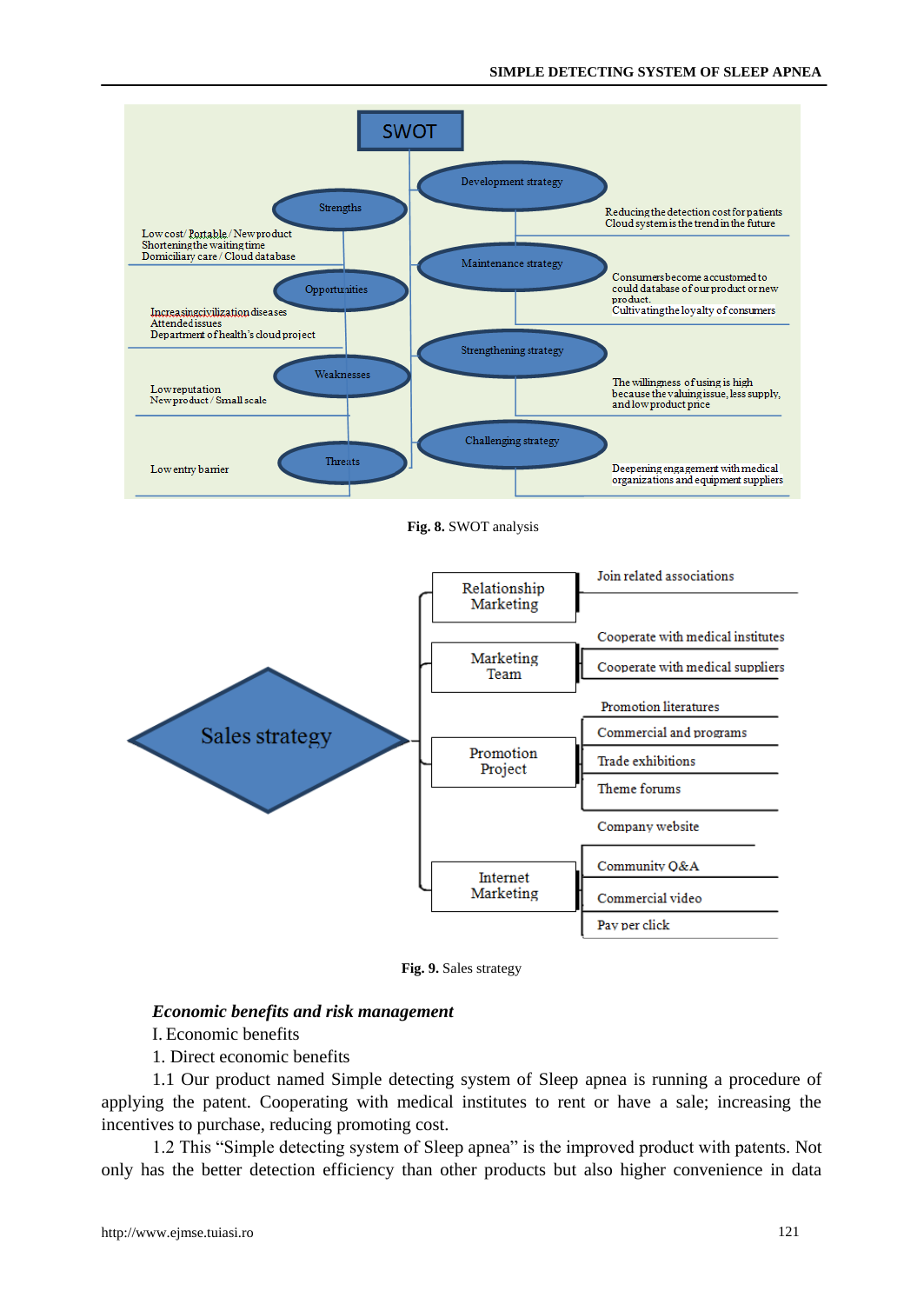colleting with the Cloud database. Binding the member account to strengthen the using habit of the customer, raise the cost of renegingand cultivate the loyalty of customers.

1.3 Cooperating with related industry Original Equipment Manufacturers to enlarge production and reduce the cost of manufacture.

2. Indirect economic benefits

2.1 Having long-term cooperation with large-scale hospitals, small and medium sized clinics to promote people renting this product. Not only saving the waiting time for seeing the doctors but also decreases the medical resource waste.

2.2 The long-term sleep data which recorded by our product could be the basis of research and health management. Improving people's sleep quality is what we expected.



**Fig. 10.** Promotion strategy

# II. Risk management

Until now, the sleep detection products market isincomplete. Due to the high expense of the existing product and not popularized concept of Sleep apnea to people, the most of general public still doubt in self-detection therefore people are more likely to go hospital for the detailed inspection. The acceptance of our product may be low, however, the production of this kind of device's market is not saturation yet and the demand is getting higher and higher. Thus, the following are the risk planning of our product.

1. Market risk

Most people choose to have a fully checkup in hospitals at the present days. In order to increase the cognition in demand of in-home detection, we will hold product briefing with suppliers or association activitiesco-operate with doctors to popularize and enhance the familiarity of our product for customers. Comparing to other detection product, oursadvantage is in lower cost. Oximeter is accessible; however, it with wide range of price difference and the function is not complete. Thus, ours contains the function of detecting, recording and warning, with long-term health management educating to increase the willingness of purchasing.

2. Legal risk

We insured Liability Insurance for this product to protect customers and also apply secondclass medical device license (In Vitro Diagnostic) formanufacturing according to laws.

3. Financial risk

We cooperate with Original Equipmen0t Manufacturers in this product to reduce the purchasing cost of plant and equipment; To avoid the cost of stock up and idled machine all the production depend on the orders; reducing the machine maintain cost to lower the operational risk. Furthermore, our team will apply the "Youth entrepreneurship loan" from government as the working capital in the early stage of operation, the financial risk is low.

4. Technical risk

Acquisition of technology is gained from each co-organizer. The technique of goods delivery and delivery charge is needed to cooperate with logistics companies and related financial institution.